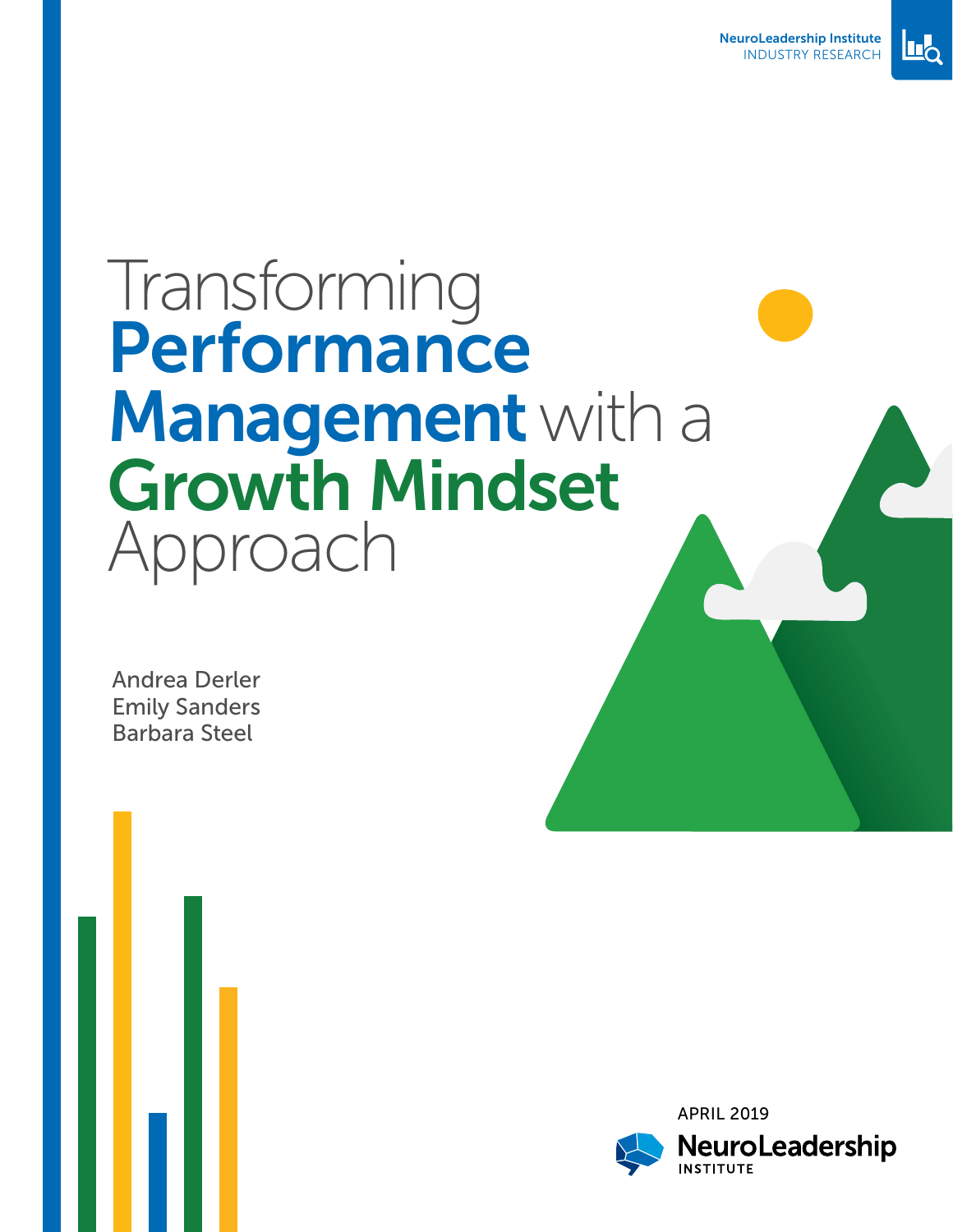# <span id="page-1-0"></span>Transforming **Performance** Management with a Growth Mindset Approach



*Figure 1: Growth mindset in talent processes. Source:* NeuroLeadership Institute, 2018.

Growth mindset<sup>[1](#page-12-0)</sup> has become an invaluable capability to enable change efforts in organizations, [2](#page-12-0) and our recent industry research<sup>3</sup> showed that 56% of companies use the concept of growth mindset specifically to improve performance management transformation efforts.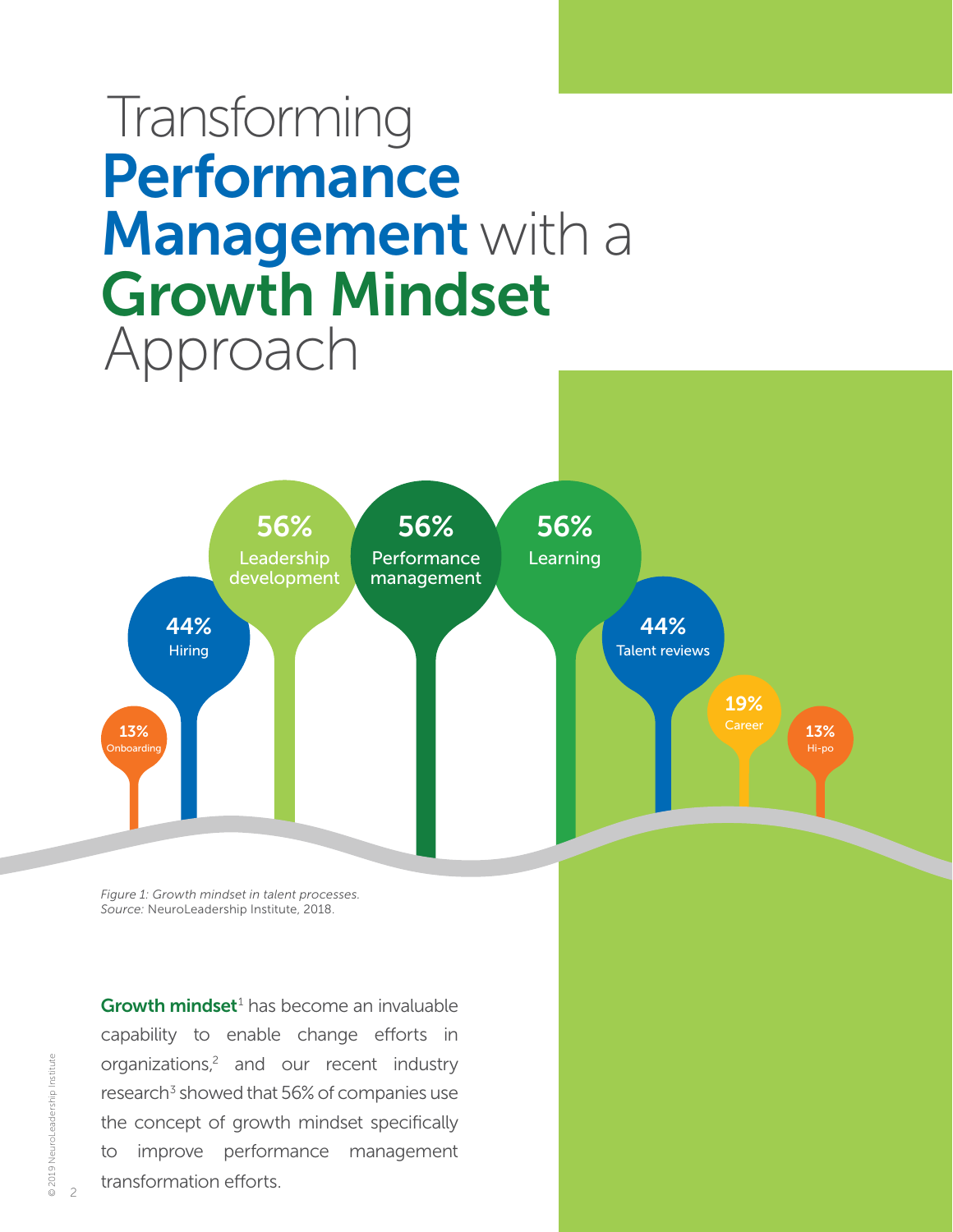## <span id="page-2-0"></span>Creating sustainable performance management transformation

The majority of organizations have begun to move away from traditional, annual performance reviews $4 4 -$  and with good reason. Roughly 90% of performance management redesigns experience a direct improvement of employee engagement.<sup>[5](#page-12-0)</sup> However, transforming performance management can also bring new challenges, especially if companies underestimate the cultural components that accompany such change efforts.

This article describes how three well-known companies utilize growth mindset to facilitate their transition towards a more continuous performance development system. We also provide scientific explanations as to how growth mindset enables performance management transformation across three domains:

- **Enabling employees to be open to feedback**
- $\blacktriangleright$  Preparing managers to recognize and evaluate performance fairly
- ▶ Creating a more collaborative and less competitive team culture

#### *Insight 1: Employees with a growth mindset are more open to feedback*

Increasingly, modern approaches to performance management identify feedback as a critical element. Regular "check-ins" provide a dedicated time for managers and employees to discuss any number of things related to performance or development. These one-on-one discussions provide important feedback for the employee and ultimately serve as a form of learning in which the employee is able to gain insight and reflect on areas that can continue to be leveraged and those that may need course correction. In addition, many organizations are moving to peer-based and crowdsourced feedback, supporting the idea that continuous, real-time feedback can come from anyone in the organization.

60% of employees want regular feedback from their boss\*

Only 50% of managers give constructive feedback\*\*

*Figure 2: \**Shaoolian, G. (2018)*. This Is The Right Way To Your Goals.* Workboard*.*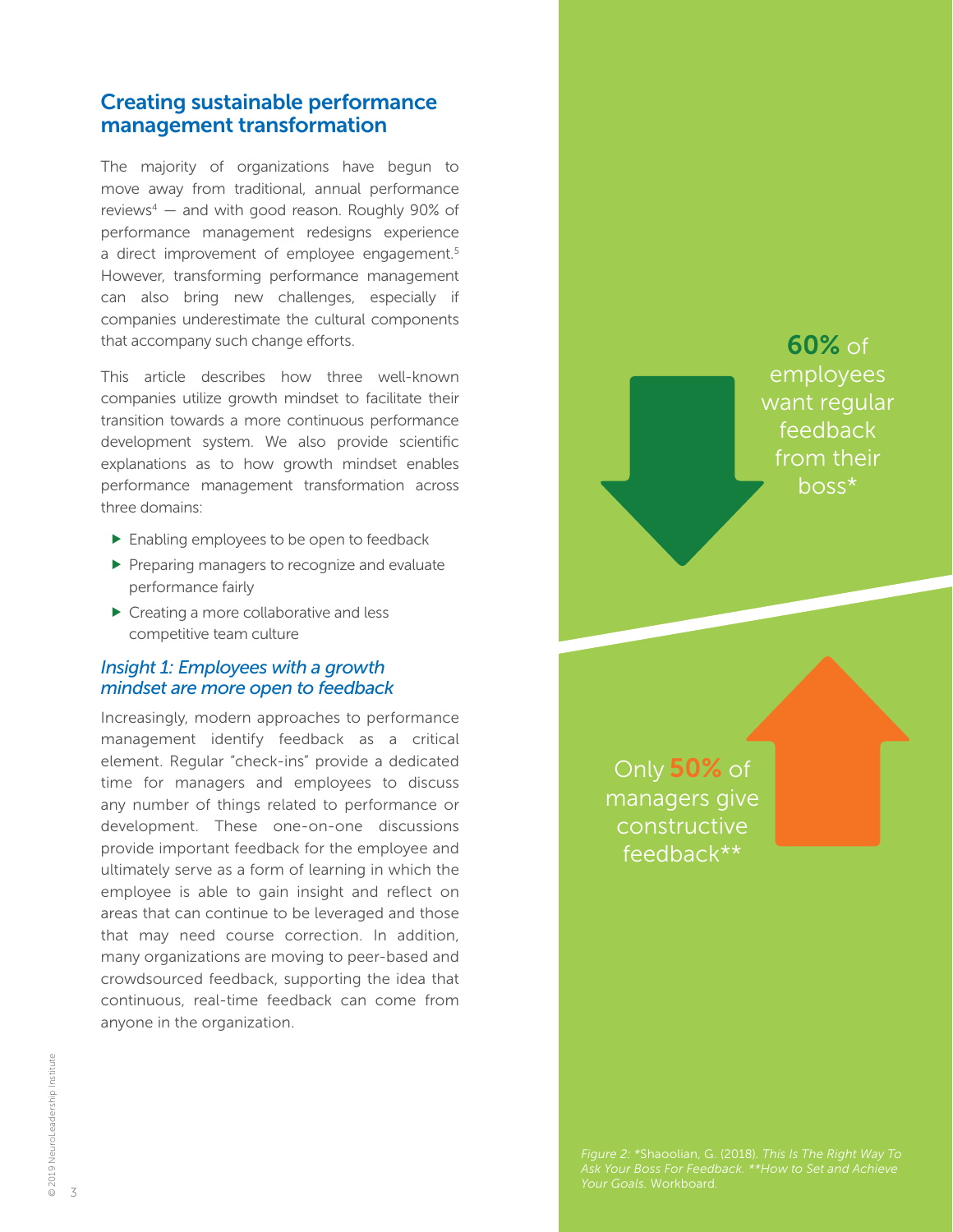## <span id="page-3-0"></span>Fixed mindset = Threat

What if I'm not good? Maybe I don't have the skills I could make mistakes Others may do it better

## Growth mindset = Challenge

I can get better I can always improve A great chance to develop skills A year ago, I wouldn't have done this well

*Figure 3: Reacting to challenges with a fixed or growth mindset. Source:* NeuroLeadership Institute, 2018.

## The challenge: Managers worry about negative reactions to coaching feedback

Constructive feedback can be a catalyst for growth, and 60% of employees actually want regular feedback from their bosses.<sup>6</sup> However, many managers are worried about negative reactions from coached employees, $<sup>7</sup>$  or lack an understanding of</sup> how to make the right behaviors stick,<sup>8</sup> which is why only 50% actually provide constructive feedback.<sup>9</sup> (See Figure 2.)

#### *Growth mindset enables openness to feedback*

Growth mindset can lead to more meaningful performance development conversations by changing how employees and managers alike perceive feedback. Research shows that the human brain reacts differently to feedback when in a state of growth mindset compared to a fixed mindset. Individuals in a state of fixed mindset tend to avoid constructive feedback that may help them learn and develop, while a growth mindset primes people to pay more attention to mistakes.<sup>[10](#page-12-0) 11</sup>

The reason for these different responses to feedback lies in the human brain: Issues such as criticism or perceived failures that may be brought up by feedback conversations can cause a person to feel threatened, which can block their ability to listen and learn from the situation. The above figure shows the varying thinking patterns a person may have when in a fixed mindset state versus a growth one. (See Figure 3.)

#### Individuals with a growth mindset are:

- $\blacktriangleright$  More open to and able to integrate feedback, thereby increasing their intrinsic motivation to learn and perform<sup>[12](#page-12-0)</sup>
- Better able to learn from corrective feedback because the region of the brain used to process this type of information is more active allowing individuals to interrupt their current processing and attend to novel and salient information $13$
- Better equipped to recover from setbacks, and recalibrate their thinking and behavior in line with the feedback $14$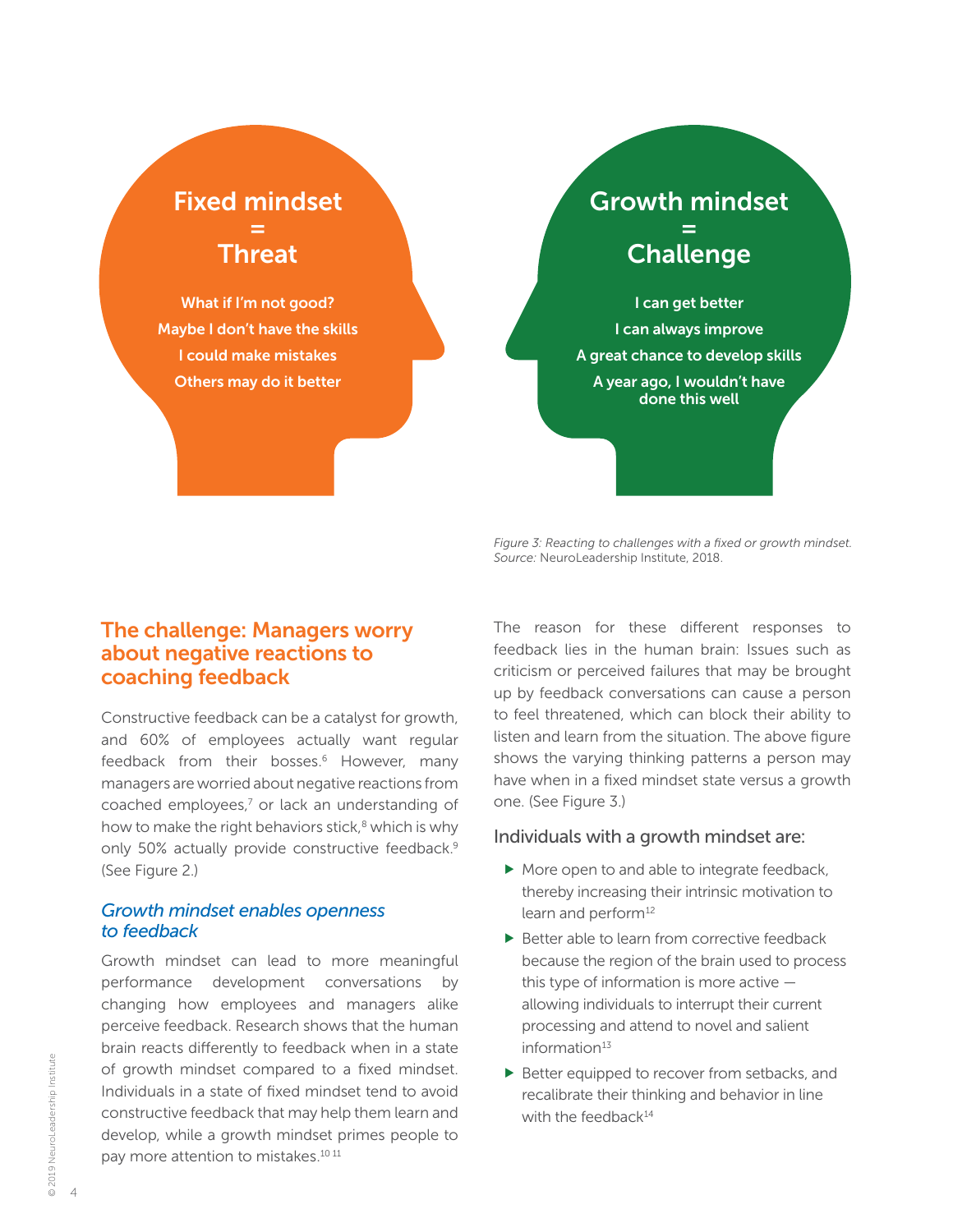## Key point:

*The human brain reacts differently to feedback when in a state of growth mindset, because it encourages a person's openness to and integration of feedback and increases their intrinsic motivation to learn and perform.*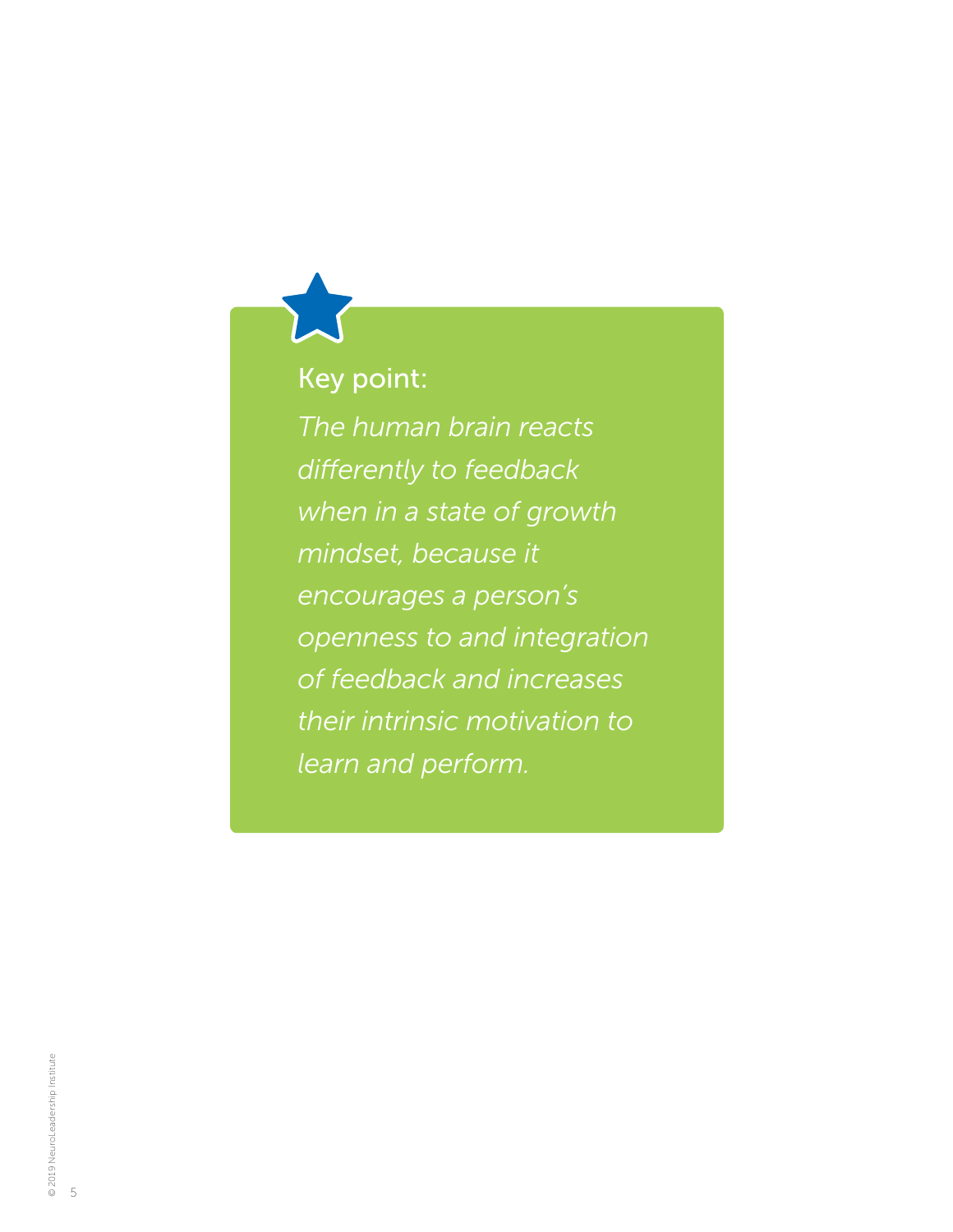#### <span id="page-5-0"></span>How to give feedback with a growth mindset approach:

Managers and peers who are asked to provide feedback can help boost the effect of feedback by:

- Praising the person's effort, persistence, or other strategies that led to success, rather than emphasizing their talent or innate qualities
- $\blacktriangleright$  Incentivizing improvement and learning moments, rather than a stringent focus on results and outcomes
- Using a growth-oriented language such as rephrasing "negative" to "developmental" feedback, or asking employees about ways they are planning to move beyond challenges.

## **v** Company spotlight

Bristol-Myers Squibb, a 130-year-old American pharmaceutical company, piloted growth mindset adoption to boost its business performance innovation initiative with 1,300 employees. The growth mindset concept underpins every piece of the company's performance management approach, and feedback is at the core of the company's effort to drive behavior change through coaching conversations. For example, managers considered critical drivers of the performance management transformation — use a "Growth Mindset Discussion Guide" that helps address the improvement of the feedback process and enables conversations in which employees learn to utilize feedback, criticism, or setbacks as learning opportunities rather than obstacles and to take a growth-minded approach to goal setting and career conversations.

The effort to build growth mindset into performance conversations has paid off: After a well-received pilot with 1,300 employees, BMS rolled out the growth mindset approach to performance management to its 24,000 employees worldwide. According to a recent worldwide pulse survey, 93% of employees say that "feedback from colleagues helps improve their performance," and 88% of employees and 97% of managers think that "one-on-one conversations helps to improve performance."

#### What managers can do:

- **Encourage team members to ask for feedback.** Rather than proactively provide feedback to team members, teach employees to own their own learning by reaching out to you for feedback.[15](#page-12-0)
- Recognize effort and progress. Whilst rewarding positive performance outcomes is important, always acknowledge the effort that led to success, as well as the progress that has been made on the way.
- ▶ Create your growth minded language. Tailor your team's terminology and language to communicate continuous development. For example, by adding the term "yet" to selflimiting statements ("I can't do that  $-$  yet."), you can help individuals develop a mindset of constant learning.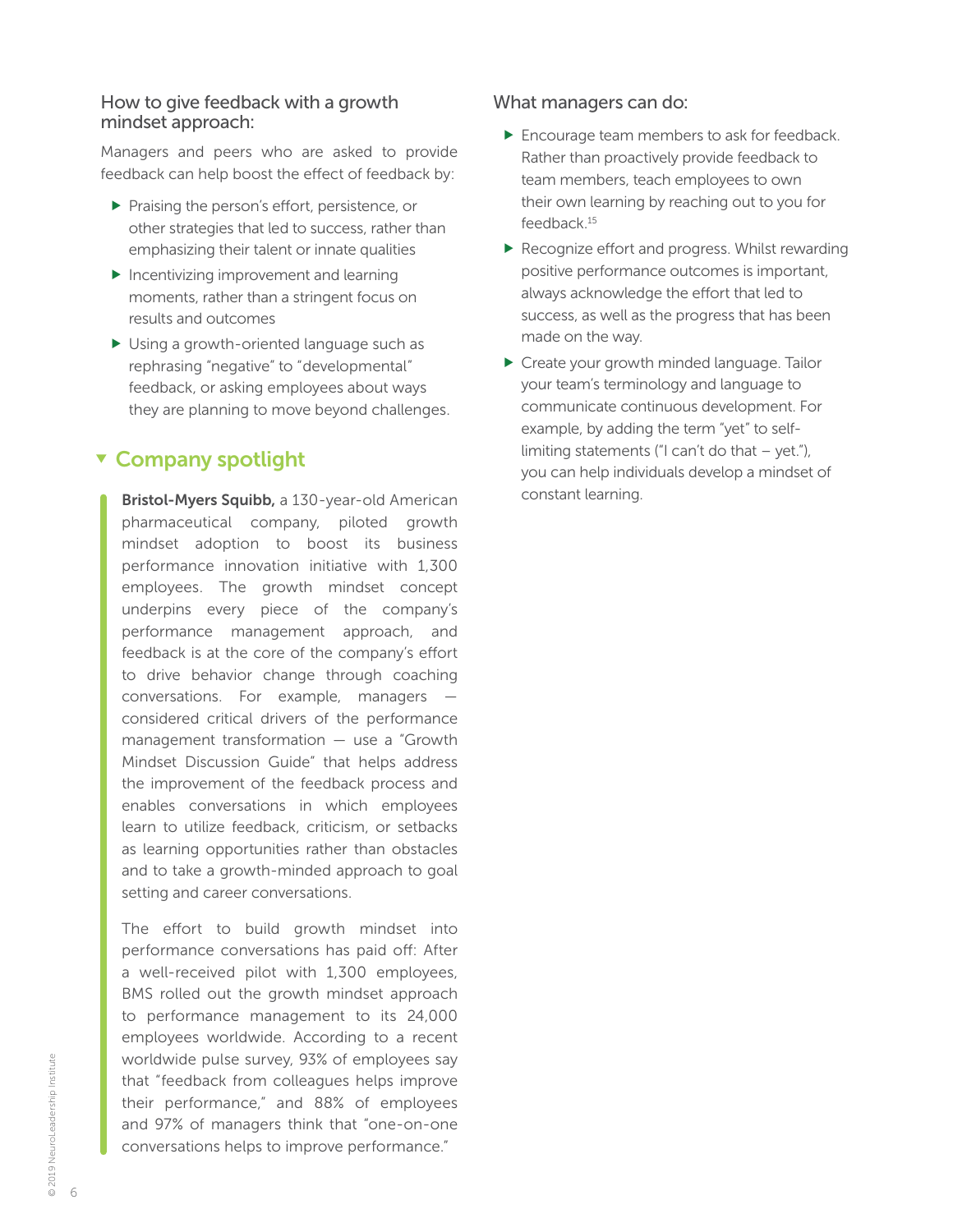#### <span id="page-6-0"></span>*Insight 2: Managers with a growth mindset are better performance evaluators*

As organizations move to more modern, continuous forms of performance management and check-in conversations happen more frequently, managers need to be able to recognize changes in employees' performance and be able to course correct or reward desired behaviors.

Unfortunately, due to the human brain's tendency to fall victim to unconscious biases during performance assessments,<sup>16</sup> many evaluations may be far from accurate.

## The challenge: Unconscious bias can render evaluations inaccurate

Conventional wisdom assumes that individuals are able to evaluate performance objectively and fairly. Research, however, suggests that without conscious mitigation strategies, evaluations will invariably be biased — which may be why 77% of HR executives believe that performance reviews don't correctly reflect employees' contributions.<sup>[17](#page-12-0)</sup> (See Figure 4.)

#### *Growth mindset helps change perspectives*

Surprisingly, "accurately" evaluating performance is not all that easy to do. One of the reasons for this phenomenon is that the human brain can be stuck on first impressions and assessments of another person's actions and behaviors. If a manager's evaluation anchors on their very initial assessments of an employee, it can be difficult to adjust or reassess the initial judgment over time, causing evaluations that do not accurately reflect a person's changes in their performance.

However, research shows that managers' mindset affects their ability to accurately evaluate changes in performance, as it helps update the information about the employee's performance. Specifically, a growth mindset enables evaluators to:

- $\triangleright$  Take into consideration new data points about the employee's performance
- $\blacktriangleright$  Be open to contradicting information about an employee's performance
- $\triangleright$  Spot improvements or declining trends in a person's performance
- $\blacktriangleright$  Be less likely to attach evaluative labels to team members



Evaluation will be biased unless you use mitigation strategies

> What the research says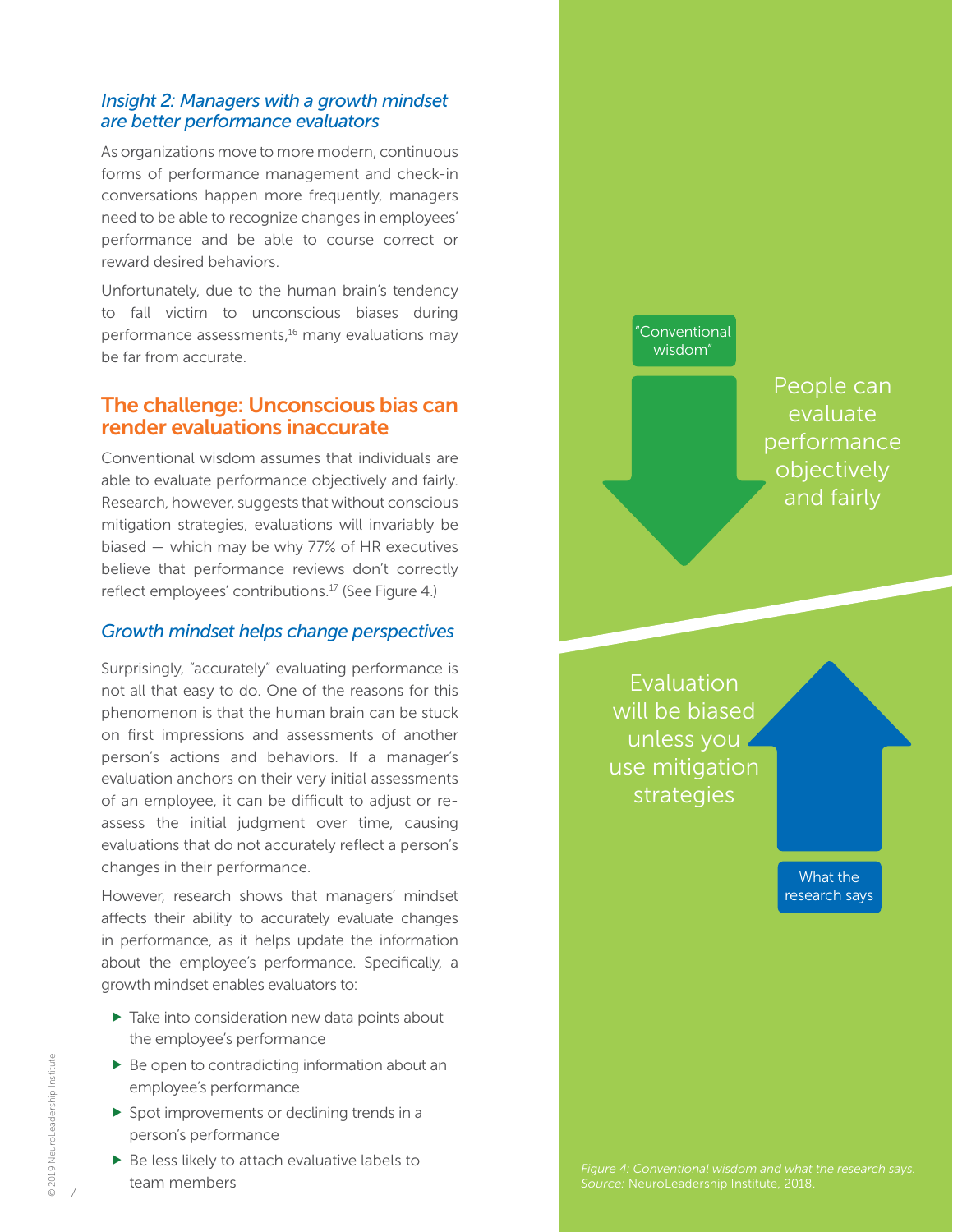<span id="page-7-0"></span>

- Change their perspective and initial judgment about the person
- $\blacktriangleright$  Provide assessments that are more reflective of the employee's current contributions.<sup>18</sup> (See Figure 5.)

Ultimately, when managers are able to recognize changes in performance without fixating on initial evaluations, they reinforce the message of a more data-oriented and development-focused approach to performance management.

Hence, growth minded managers are also less likely to make hasty decisions and instead are interested in gathering more data and information in order to make more accurate final performance determinations.<sup>[19](#page-12-0)</sup>

### **v** Company spotlight

Google LLC, one of the world's best-known technology companies, has 85,000 employees around the globe. $20$  In 2009, the company embarked on Project Oxygen, a mission to build better leaders and managers in the company.<sup>21</sup> The project, which entailed thorough internal research and people analytics methods, culminated in a list of leadership traits named the Eight Habits of Highly Effective Google Managers. Growth mindset tops

the list of desirable manager capabilities in the framework,<sup>22</sup> and Google managers are asked to learn, challenge themselves, experiment, and eventually boost performance.<sup>23</sup>

In the program, people managers learn to challenge biases and existing assumptions, be more humble in their convictions, and try to reach informed decisions — in their words, to be "less wrong."[24](#page-12-0) Paired with a data-oriented approach to all people decisions that includes a system of Objectives and Key Results (OKRs), Google's performance management strategy is rooted in a desire to use data and analytics.<sup>25</sup> In this context, growth mindset is emphasized in the approach to employee coaching, whereby managers learn to focus on being open to the entire potential of the employee and to assume that there is always room for growth.[26](#page-12-0)

Google's continued success – the company has been named the "Best Company to Work for" seven times, and employees outrank employees from every other company in terms of monetary value of their productivity – may well be a result of the company's performance management system.[27](#page-12-0)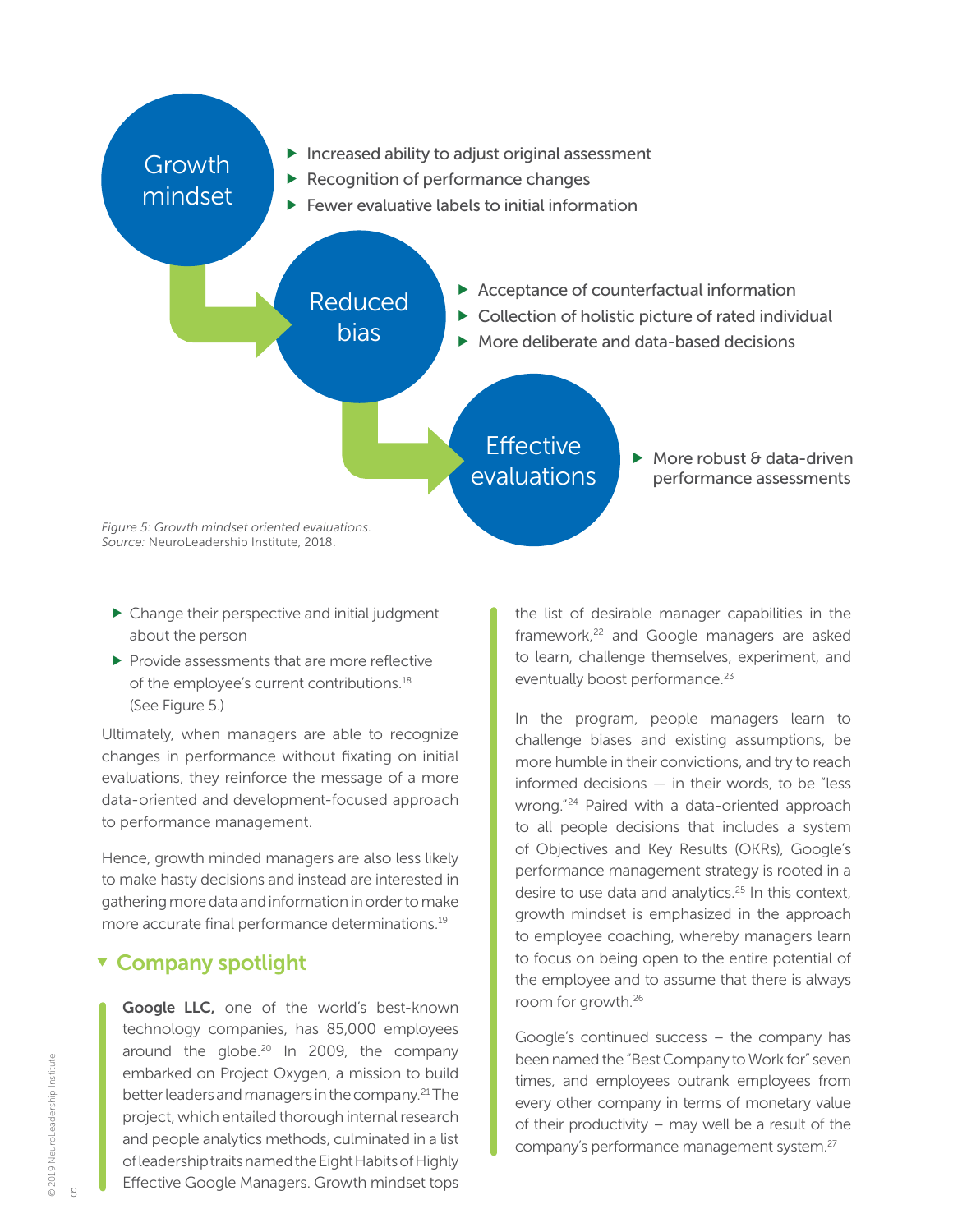#### What managers can do:

- Mind your blind spots. Make it a habit to consult multiple perspectives about an individual's performance to mitigate any bias you may be unable to recognize.
- ▶ Do your research. Make sure to always understand and provide context and examples to support your review and evaluation of a team member.
- ▶ Trick your mind to look at the present. "Hide" or remove previous evaluation information to avoid its impact on current evaluations.
- Init your assessment to a certain time frame. When evaluating a person's performance, ensure that you are only taking into consideration a recently specified time window.

#### *Insight 3: A culture of growth mindset improves team collaboration*

In many modern organizations, a large amount of work is done in teams and siloed structures give way to more agile forms of collaboration. This makes business impact and work performance increasingly difficult to be assessed on an individual basis, and organizations are beginning to implement performance management to foster collaboration and remove incentives for unhealthy competition (See company spotlight: The Gap).

Key point:

*A growth mindset approach enables evaluators to consider new data points, and to change their perspective and initial judgment about an employee's performance over time.*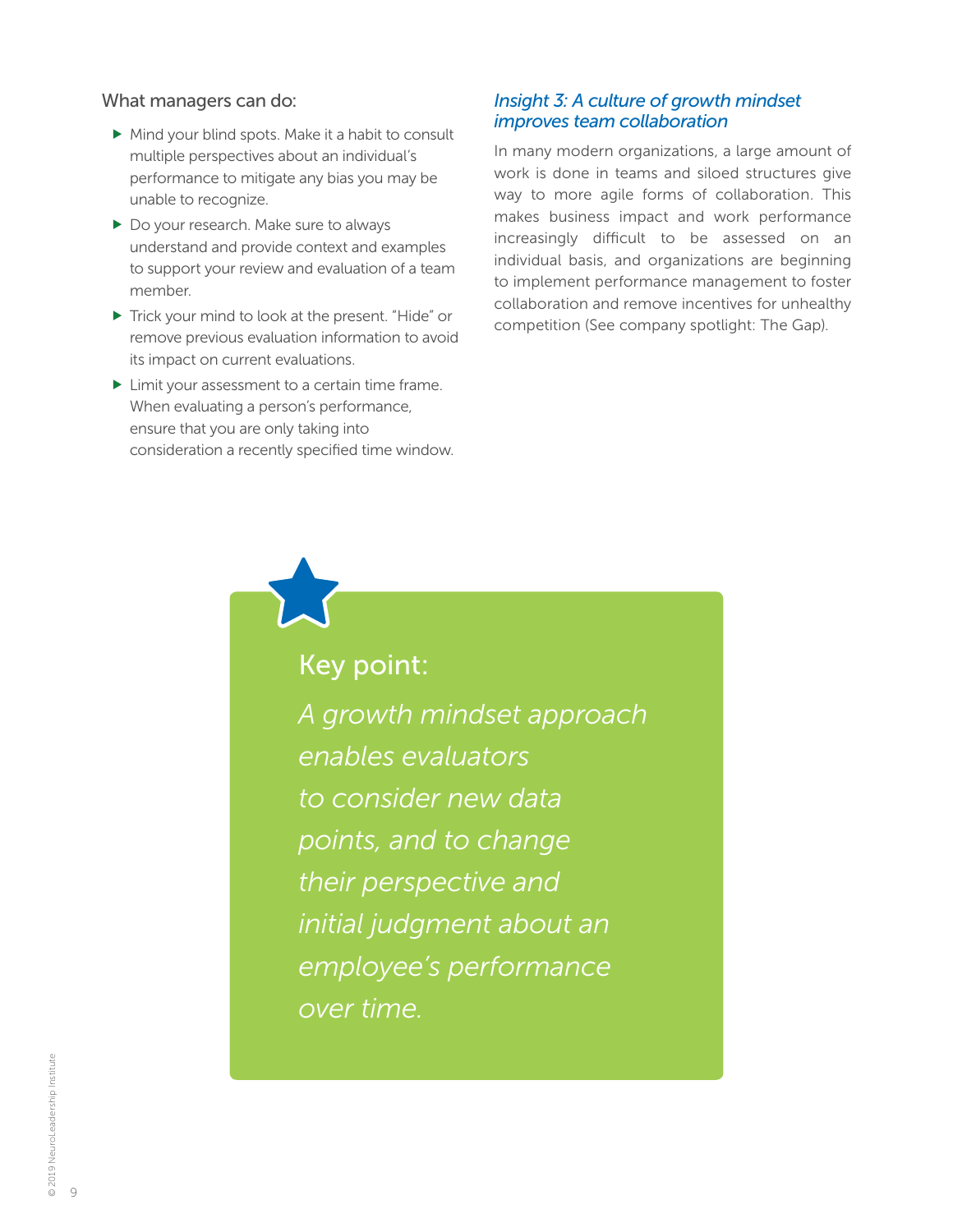## <span id="page-9-0"></span>The challenge: The level of team collaboration depends heavily on its culture.

For example, almost 36% of companies include peer reviews in their performance evaluation processes,<sup>[28](#page-12-0)</sup> and 65% consider coaching by peers as important or very important activities.<sup>29</sup> The caveat is, however, that the degree to which a team's performance is enabled by collaboration, peer feedback, and coaching depends heavily on an organization's culture. (See Figure 6.)



*Figure 6: Organizations are increasingly using peer feedback and coaching. Sources:* Reflektive 2018/ATD 2017.

#### *Growth mindset creates collaborative performance cultures*

Recent research studying the attributes of growth and fixed mindset cultures found that fixed mindset cultures, also referred to as "cultures of genius," where most people believe that talent is innate and can't be changed, saw team members worship talent and display unethical behaviors to gain advantage over others.

On the other hand, individuals in growth mindset cultures, those who primarily value everyone's learning and growth, tenacity and grit, show higher levels of trust and empowerment.<sup>30</sup> Hence, a culture of growth mindset is essential in fostering effective team functioning and performance. (See Figure 7.)

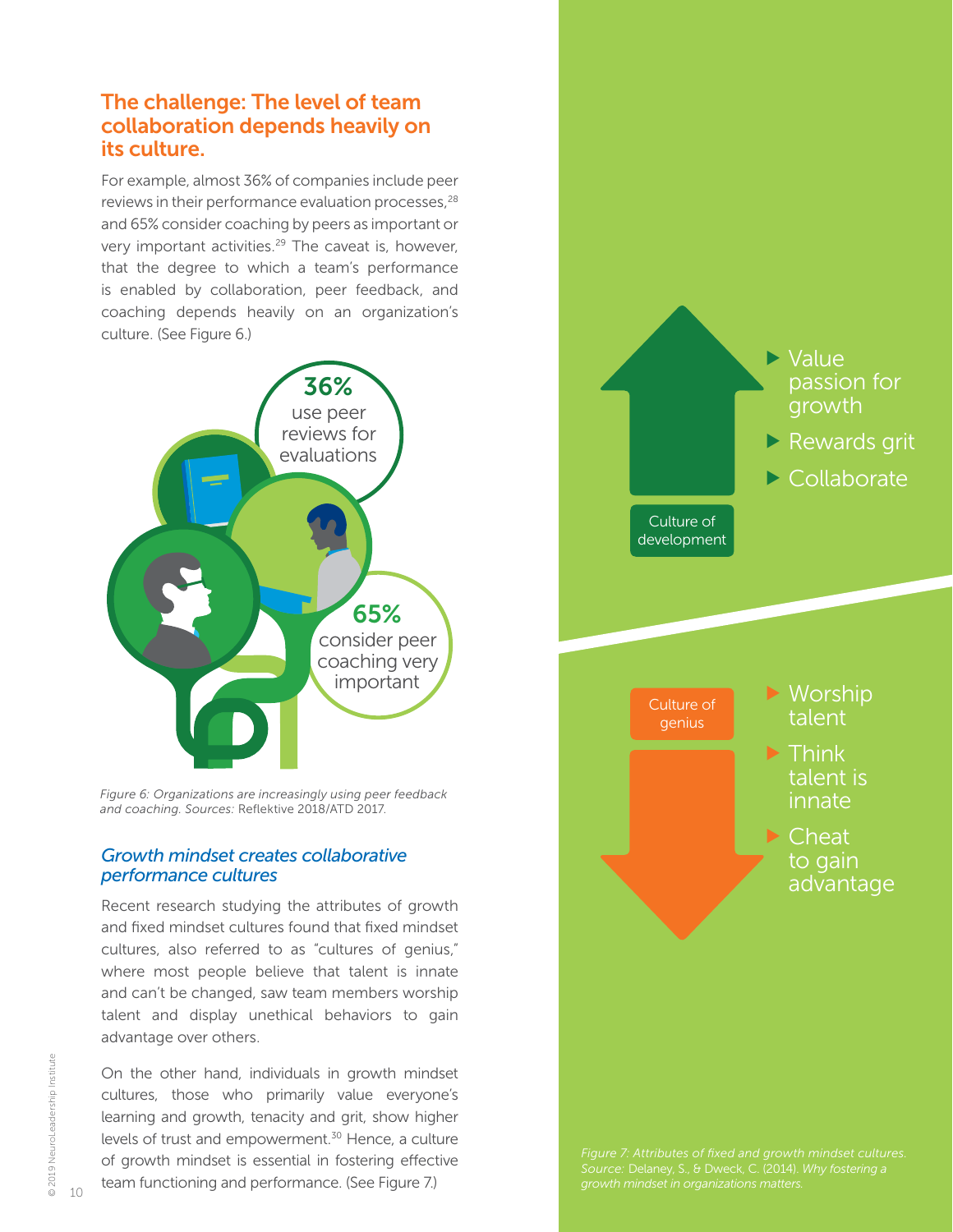## <span id="page-10-0"></span>Key point:

*Growth mindset team cultures show higher levels of trust, empowerment, and collaboration.*

A growth mindset approach to performance management shapes team performance cultures of either genius or development. For example, traditional performance approaches such as "rank and yank" philosophies shape fixed mindsets, encourage unhealthy levels of competition amongst teams, and, with that, unethical behavior among its members.<sup>31</sup>

#### In comparison, growth mindset teams are likely:

- More inclined to share helpful learning strategies with their peers $32$
- Willing to take poor performance as an opportunity to educate others, rather than punish them<sup>[33](#page-12-0)</sup>
- $\triangleright$  Prime individuals to focus on learning and mastering new skills, not on illustrating competence relative to others<sup>[34](#page-12-0)</sup>
- $\blacktriangleright$  Likely to not view others as competition they need to beat and instead view challenges as opportunities to learn, reflect, and collaborate

Simply put, fixed mindsets are more likely to breed competition that can hinder effective teamwork.

### **v** Company spotlight

The Gap Inc., an American clothing and accessories retailer, has 135,000 employees worldwide and reported \$15.855 billion in revenue in 2017. In 2014, the company decided to initiate the transformation of its performance management processes to enable "Growth For All." With full support from the organization's top leaders, including the CEO and head of talent, the revamp was meant to create performance management processes that focused on driving performance rather than just the administrative tasks associated with year-end rewards allocation. A carefully researched and designed growth mindset approach became the foundation to their new process. It included the elimination of ratings and forced rankings, and the introduction of frequent performance conversations that focus on people's individual development.

However, whilst team members are encouraged to define challenging goals for themselves, the focus lies on moving away from a highly internally competitive environment towards one that only compared individuals' performance to their past performance. In this new world, managers'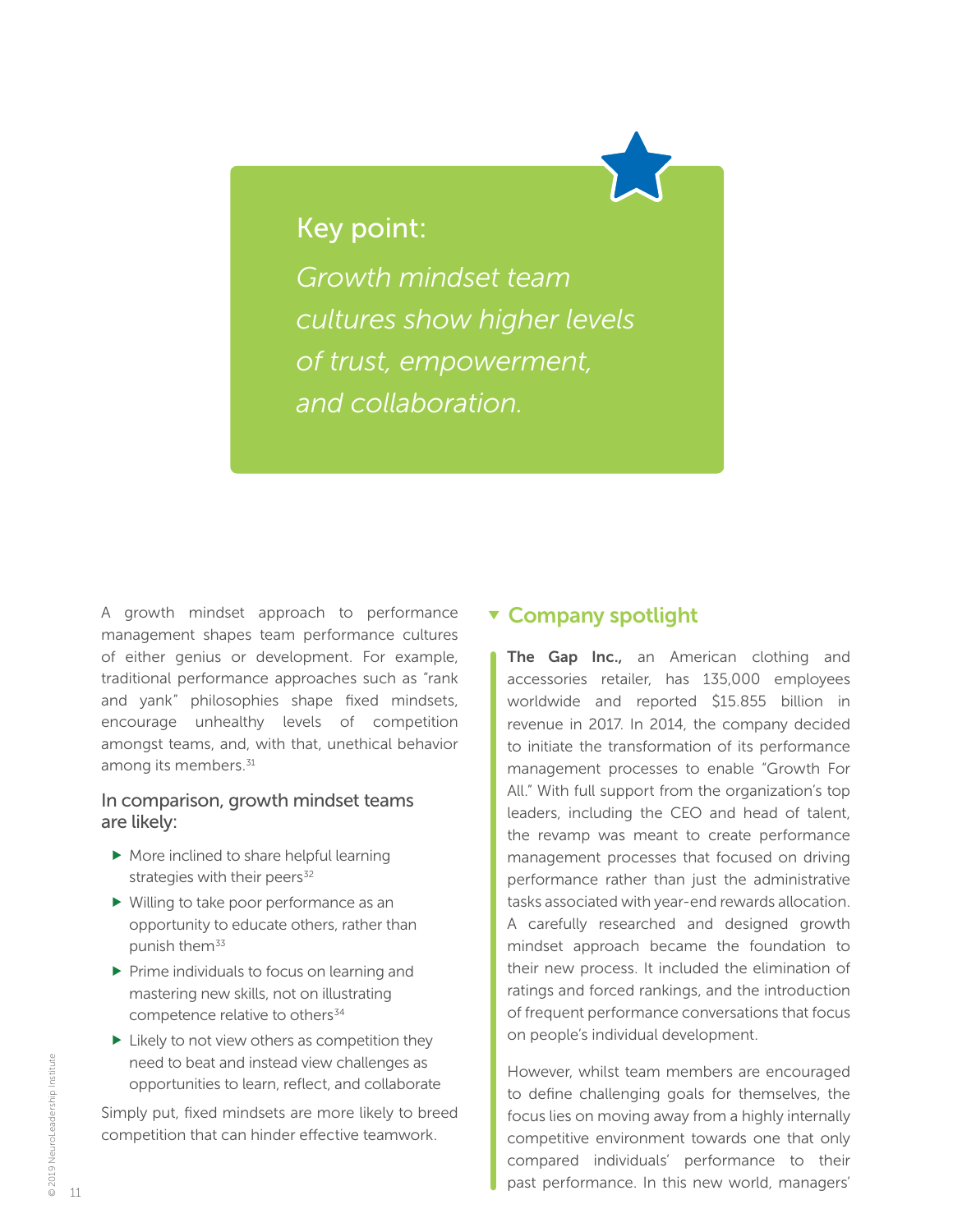<span id="page-11-0"></span>accountability shifted to providing regular feedback and coaching to their team members without pitting individuals against each other, enabling their employees to learn from successes and failures, to apply these insights in the future, and to communicate the importance of learning for everyone in the company.

In addition to making changes to performance management, Gap also changed its succession planning process to drive a greater focus on development and having a deep bench. Although managers still identify those with high potential, the main focus of the process is to determine who has more capacity now and to act on that quickly. No longer do managers argue about which of the boxes in the nine–box grid an employee should be in; instead they discuss how to maximize current capacity and capability.

The company considers the implementation of a growth mindset powered performance management transformation a success and bases this sentiment in its consistently high employee engagement scores and visible behavior change demonstrated by managers and teams: Teams across business units have begun to adopt a common performance language that emphasizes "getting better, not good," and performance comparisons that focus on self, rather than others.

#### What managers can do: $35$

- Move beyond rewarding pure results. Rather than only emphasizing outcomes, increase the team's focus on continuous learning and development, and by recognizing progress and effort shown in the process.
- $\blacktriangleright$  Reward individuals for team contributions. Ensure that your evaluation of a person's performance always includes a focus on "we," rather than a pure focus on "I." Publicly recognize demonstrated behaviors that foster relevant aspects of team effectiveness such as cohesion, safety, or relatedness.
- ▶ Create a psychologically safe environment. Membership in a team can help meet our psychological needs. Make sure individuals feel comfortable trying new things and sharing information. When psychological needs are met through team membership, individuals are fulfilled and committed to the team.

## Final thoughts from NLI's Performance Practice Lead:

Today's organizations aren't satisfied with the old, one-size-fits-all way of doing performance management. Instead, they want to create performance management approaches that mesh with their existing culture and align with their business strategies, all while adopting new technology that helps assist the initiative.

With so many approaches at their disposal, organizations may feel overwhelmed with where to go. In our work, we help our clients keep the "why" top of mind. This helps leaders focus on what matters most to them in performance management.

At base, however, we must remember the goal of any PM transformation is shifting the energy and focus to the individual employee. New methodologies should promote growth and development for employees through two components: frequent, quality conversations taking place in real time throughout the year, and embedding growth mindset as part of the transformation efforts.

When they take this approach, our clients consistently report increased employee engagement, higher employee retention, and overall improved employee experience. This is extremely rewarding for us. After all, these are the outcomes organizations most look to achieve and sustain. And a successful continuous performance management approach is the best way we know to get there.

## For more information



#### North America

e: northamerica@neuroleadership.com p: +01 (212) 260 2505



Europe, Middle East, and Africa e: emea@neuroleadership.com

p: +44 (0) 845 456 3493



Asia Pacific

e: apac@neuroleadership.com p: +61 2 9300 9878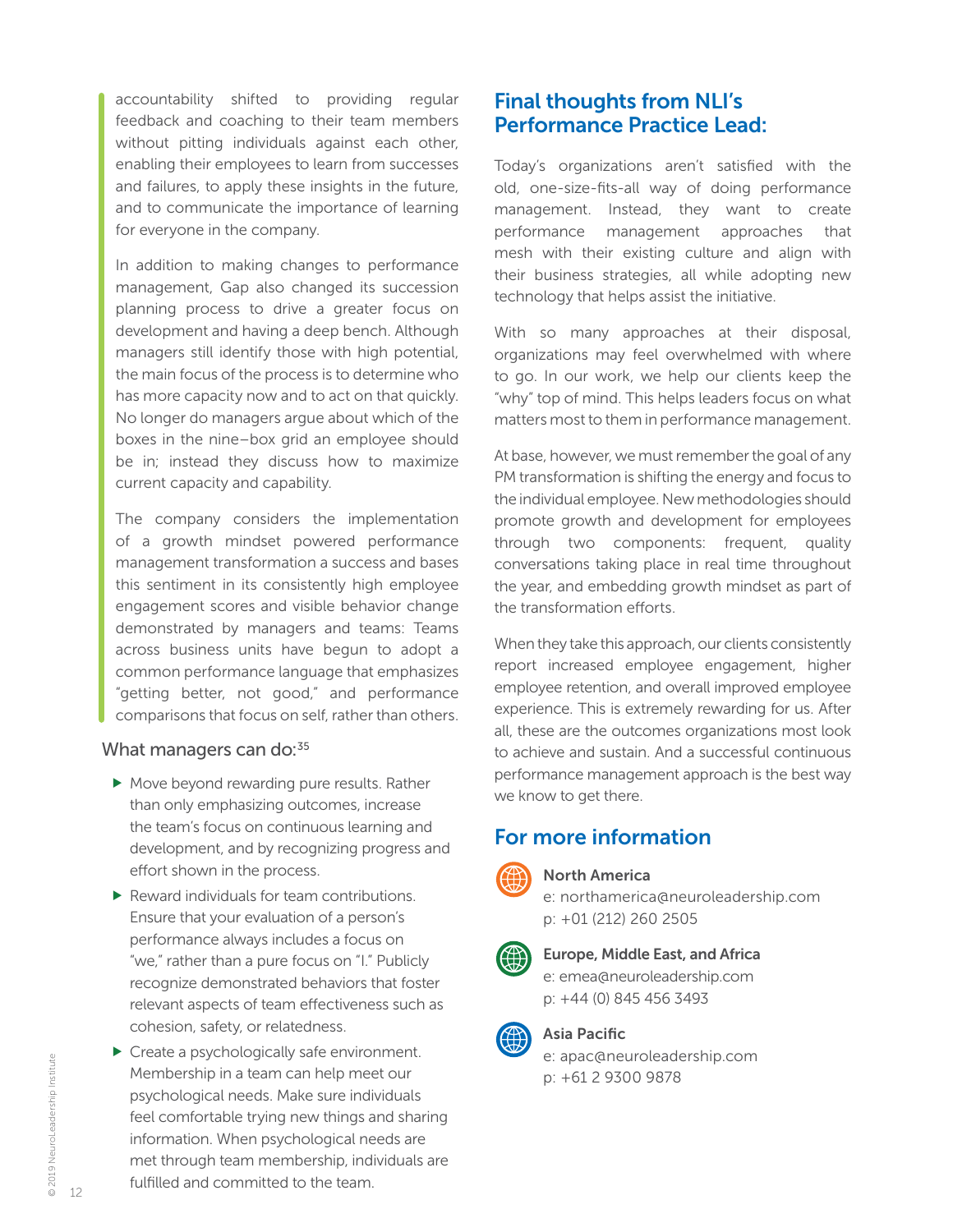## <span id="page-12-0"></span>**Footnotes**

[1](#page-1-0) Growth mindset is the belief that skills and abilities can be improved, and in fact, that developing your skills and abilities is the purpose of the work you do. A growth mindset culture is a culture in which all employees are seen as possessing potential, are encouraged to develop, and are acknowledged and rewarded for improvement. © NeuroLeadership Institute, 2018.

[2](#page-1-0) Derler, A., Cardero, R., Simpson, M., Grant, H., Slaughter, M., Baer, D., & Celi, I. (2018). *Idea Report: Growth Mindset Culture,* NeuroLeadership Institute.

[3](#page-1-0) Derler, A., Cardero, R., Simpson, M., Grant, H., Slaughter, M., Baer, D., & Celi, I. (2018). *Idea Report: Growth Mindset Culture,* NeuroLeadership Institute.

[4](#page-2-0) Cappelli, P., & Travis, A. (2016). The performance management revolution. *Harvard Business Review*. Retrieved from [https://hbr.](https://hbr.org/2016/10/the-performance-management-revolution) [org/2016/10/the-performance-management-revolution](https://hbr.org/2016/10/the-performance-management-revolution)

[5](#page-2-0) Sloan, N., Agarwal, D., Garr, S. S., & Pastakia, K. (2017). *2017 Deloitte Global Human Capital Trends.* Deloitte Insights. Retrieved from [https://www2.deloitte.com/content/dam/Deloitte/global/](https://www2.deloitte.com/content/dam/Deloitte/global/Documents/About-Deloitte/central-europe/ce-global-human-capital-trends.pdf) [Documents/About-Deloitte/central-europe/ce-global-human](https://www2.deloitte.com/content/dam/Deloitte/global/Documents/About-Deloitte/central-europe/ce-global-human-capital-trends.pdf)[capital-trends.pdf](https://www2.deloitte.com/content/dam/Deloitte/global/Documents/About-Deloitte/central-europe/ce-global-human-capital-trends.pdf)

[6](#page-3-0) Shaoolian, G. (2018). This is the right way to ask your boss for feedback. *Glassdoor*. Retrieved from [https://www.fastcompany.](https://www.fastcompany.com/40534663/this-is-the-right-way-to-ask-your-boss-for-feedback) [com/40534663/this-is-the-right-way-to-ask-your-boss-for](https://www.fastcompany.com/40534663/this-is-the-right-way-to-ask-your-boss-for-feedback)[feedback](https://www.fastcompany.com/40534663/this-is-the-right-way-to-ask-your-boss-for-feedback)

[7](#page-3-0) Solomon, L. (2016). Two-thirds of managers are uncomfortable communicating with employees. *Harvard Business Review*. Retrieved from [https://hbr.org/2016/03/two](https://hbr.org/2016/03/two-thirds-of-managers-are-uncomfortable-communicating-with-employees)[thirds-of-managers-are-uncomfortable-communicating-with](https://hbr.org/2016/03/two-thirds-of-managers-are-uncomfortable-communicating-with-employees)[employees](https://hbr.org/2016/03/two-thirds-of-managers-are-uncomfortable-communicating-with-employees)

[8](#page-3-0) Gorbatov, S. & Lane, A. (2018). Is HR missing the point on performance feedback? *MIT Sloan Management Review*. Retrieved from [https://sloanreview.mit.edu/article/is-hr-missing](https://sloanreview.mit.edu/article/is-hr-missing-the-point-on-performance-feedback/)[the-point-on-performance-feedback/](https://sloanreview.mit.edu/article/is-hr-missing-the-point-on-performance-feedback/)

[9](#page-3-0) How to set and achieve your goals. (n.d.) *Workboard*. Retrieved from [https://www.workboard.com//infographic-set](https://www.workboard.com//infographic-set-achieve-goals/)[achieve-goals/](https://www.workboard.com//infographic-set-achieve-goals/)

[10](#page-3-0) Hong, Y. Y., Chiu, C. Y., Dweck, C. S., Lin, D. M.-S., & Wan, W. (1999). Implicit theories, attributions, and coping: A meaning system approach. *Journal of Personality and Social Psychology, 77*(3), 588-599. <https://doi.org/10.1037%2F0022-3514.77.3.588>

[11](#page-3-0) Keating, L. A., & Heslin, P. A. (2015). The potential role of mindsets in unleashing employee engagement*. Human Resource Management Review, 25*(4), 329-341. [https://doi.org/10.1016/j.](https://doi.org/10.1016/j.hrmr.2015.01.008) [hrmr.2015.01.008](https://doi.org/10.1016/j.hrmr.2015.01.008)

[12](#page-3-0) Grant Halvorson, H., Cox, C., & Rock, D. (2015). Organizational growth mindset. *NeuroLeadership Journal, 6.*

[13](#page-3-0) Mangels, J. A., Butterfield, B., Lamb, J., Good, C., & Dweck, C. S. (2006). Why do beliefs about intelligence influence learning success? A social cognitive neuroscience model. *Social Cognitive and Affective Neuroscience, 1*(2), 75–86. [https://doi.org/10.1093/](https://doi.org/10.1093/scan/nsl013) [scan/nsl013](https://doi.org/10.1093/scan/nsl013)

[14](#page-3-0) Grant, H., & Dweck, C. S. (2003). Clarifying achievement goals and their impact. *Journal of Personality and Social Psychology, 85*(3), 541-553. <https://dx.doi.org/10.1037/0022-3514.85.3.541>

[15](#page-5-0) Inge, C. Z., Chesebrough, C. B., West, T., & Rock, D. (2017). Getting to a culture of feedback: A science-based strategy to improve performance at scale. *NeuroLeadership Journal, 7.*

[16](#page-6-0) Lieberman, M. D., Rock, D., Grant, H., & Cox, C. (2015). Breaking bias updated: The SEEDS Model®*. NeuroLeadership Journal, 6.*

[17](#page-6-0) Wilkie, D. (2015). Is the annual performance review dead? *SHRM*. Retrieved from [https://www.shrm.org/resourcesandtools/](https://www.shrm.org/resourcesandtools/hr-topics/employee-relations/pages/performance-reviews-are-dead.aspx) [hr-topics/employee-relations/pages/performance-reviews-are](https://www.shrm.org/resourcesandtools/hr-topics/employee-relations/pages/performance-reviews-are-dead.aspx)[dead.aspx](https://www.shrm.org/resourcesandtools/hr-topics/employee-relations/pages/performance-reviews-are-dead.aspx)

[18](#page-7-0) Heslin, P. A., Latham, G. P., & VandeWalle, D. (2005). The effect of implicit person theory on performance appraisals. *Journal of Applied Psychology, 90*(5), 842-856. [https://doi.](https://doi.org/10.1037/0021-9010.90.5.842) [org/10.1037/0021-9010.90.5.842](https://doi.org/10.1037/0021-9010.90.5.842)

[19](#page-7-0) Chiu, C. Y., Hong, Y. Y., & Dweck, C. S. (1997). Lay dispositionism and implicit theories of personality. *Journal of Personality and Social Psychology, 73*(1), 19-30. [https://dx.doi.](https://dx.doi.org/10.1037/0022-3514.73.1.19) [org/10.1037/0022-3514.73.1.19](https://dx.doi.org/10.1037/0022-3514.73.1.19)

[20](#page-7-0) Google. (n.d.). In *Wikipedia*. Retrieved from [https://](https://en.wikipedia.org/wiki/Google) [en.wikipedia.org/wiki/Google](https://en.wikipedia.org/wiki/Google)

[21](#page-7-0) Bryant, A. (2011). Google's quest to build a better boss*. The New York Times.* Retrieved from [https://www.nytimes.](https://www.nytimes.com/2011/03/13/business/13hire.html) [com/2011/03/13/business/13hire.html](https://www.nytimes.com/2011/03/13/business/13hire.html)

[22](#page-7-0) Schneider, M. (2017). Google spent years studying effective bosses. Now they teach new managers these 6 things. Retrieved from [https://www-inc-com.cdn.ampproject.org/c/s/www.inc.](https://www-inc-com.cdn.ampproject.org/c/s/www.inc.com/amp/170651.html) [com/amp/170651.html](https://www-inc-com.cdn.ampproject.org/c/s/www.inc.com/amp/170651.html)

[23](#page-7-0) Schneider, M. (2017). Google spent years studying effective bosses. Now they teach new managers these 6 things. Retrieved from [https://www-inc-com.cdn.ampproject.org/c/s/www.inc.](https://www-inc-com.cdn.ampproject.org/c/s/www.inc.com/amp/170651.html) [com/amp/170651.html](https://www-inc-com.cdn.ampproject.org/c/s/www.inc.com/amp/170651.html)

[24](#page-7-0) Tool: Review Google's new manager training. (n.d.). Retrieved from [https://rework.withgoogle.com/guides/managers-develop](https://rework.withgoogle.com/guides/managers-develop-and-support-managers/steps/review-googles-new-manager-training/)[and-support-managers/steps/review-googles-new-manager](https://rework.withgoogle.com/guides/managers-develop-and-support-managers/steps/review-googles-new-manager-training/)[training/](https://rework.withgoogle.com/guides/managers-develop-and-support-managers/steps/review-googles-new-manager-training/)

[25](#page-7-0) Maier, S. (2017). How 3 companies benefited by changing performance management. *CMS Wire.* Retrieved from [https://](https://www.cmswire.com/digital-workplace/how-3-companies-benefited-by-changing-performance-management/) [www.cmswire.com/digital-workplace/how-3-companies](https://www.cmswire.com/digital-workplace/how-3-companies-benefited-by-changing-performance-management/)[benefited-by-changing-performance-management/](https://www.cmswire.com/digital-workplace/how-3-companies-benefited-by-changing-performance-management/)

[26](#page-7-0) [Tool: Review Google's new manager training. \(n.d.\). Retrieved](https://rework.withgoogle.com/guides/managers-develop-and-support-managers/steps/review-googles-new-manager-training/)  [from https://rework.withgoogle.com/guides/managers-develop](https://rework.withgoogle.com/guides/managers-develop-and-support-managers/steps/review-googles-new-manager-training/)[and-support-managers/steps/review-googles-new-manager](https://rework.withgoogle.com/guides/managers-develop-and-support-managers/steps/review-googles-new-manager-training/)training/

[27](#page-7-0) Maier, S. (2017). How 3 companies benefited by changing performance management. *CMS Wire.* Retrieved from https:// www.cmswire.com/digital-workplace/how-3-companiesbenefited-by-changing-performance-management/

[28](#page-9-0) Fankhauser, D. (2018). *2018 Performance Management Benchmark Report.* Reflektive. Retrieved from [https://www.](https://www.reflektive.com/blog/performance-management-benchmarks/) [reflektive.com/blog/performance-management-benchmarks/](https://www.reflektive.com/blog/performance-management-benchmarks/)

[29](#page-9-0) Association for Talent Development. (2017). *2017 state of the industry.* Retrieved from [https://www.td.org/research](https://www.td.org/research-reports/2017-state-of-the-industry)[reports/2017-state-of-the-industry](https://www.td.org/research-reports/2017-state-of-the-industry)

[30](#page-9-0) Dweck, C., Murphy, M., Chatman, J., & Kray, L. (with Senn Delaney). (2014). Why fostering a growth mindset in organizations matters. Retrieved from [http://knowledge.senndelaney.com/](http://knowledge.senndelaney.com/docs/thought_papers/pdf/stanford_agilitystudy_hart.pdf) [docs/thought\\_papers/pdf/stanford\\_agilitystudy\\_hart.pdf](http://knowledge.senndelaney.com/docs/thought_papers/pdf/stanford_agilitystudy_hart.pdf)

[31](#page-10-0) Jain, K. (2018). When competition between coworkers leads to unethical behavior. *Harvard Business Review.* Retrieved from [https://hbr.org/2018/12/when-competition-between](https://hbr.org/2018/12/when-competition-between-coworkers-leads-to-unethical-behavior)[coworkers-leads-to-unethical-behavior](https://hbr.org/2018/12/when-competition-between-coworkers-leads-to-unethical-behavior)

[32](#page-10-0) Heyman, G. D., & Dweck, C. S. (1998). Children's thinking about traits: Implications for judgements of the self and others. *Child Development, 69*(2), 391-403. [https://doi.](https://doi.org/10.1111/j.1467-8624.1998.tb06197.x) [org/10.1111/j.1467-8624.1998.tb06197.x](https://doi.org/10.1111/j.1467-8624.1998.tb06197.x)

[33](#page-10-0) Chiu, C.-Y., Dweck, C. S., Tong, J. Y.-Y., & Fu, J. H.-Y. (1997). Implicit theories and conceptions of morality. *Journal of Personality and Social Psychology, 73*(5), 923-940. [http://dx.doi.](http://dx.doi.org/10.1037/0022-3514.73.5.923) [org/10.1037/0022-3514.73.5.923](http://dx.doi.org/10.1037/0022-3514.73.5.923)

[34](#page-10-0) Dweck, C. S., & Leggett, E. L. (1998). A social-cognitive approach to motivation and personality*. Psychological Review, 95*(2), 256-273. <http://dx.doi.org/10.1037/0033-295X.95.2.256>

[35](#page-11-0) Axelsson, K., Smith, K., Baer, D., & Rock, D. (2018). The neuroscience of leading effective team. *NeuroLeadership Journal, 7.*